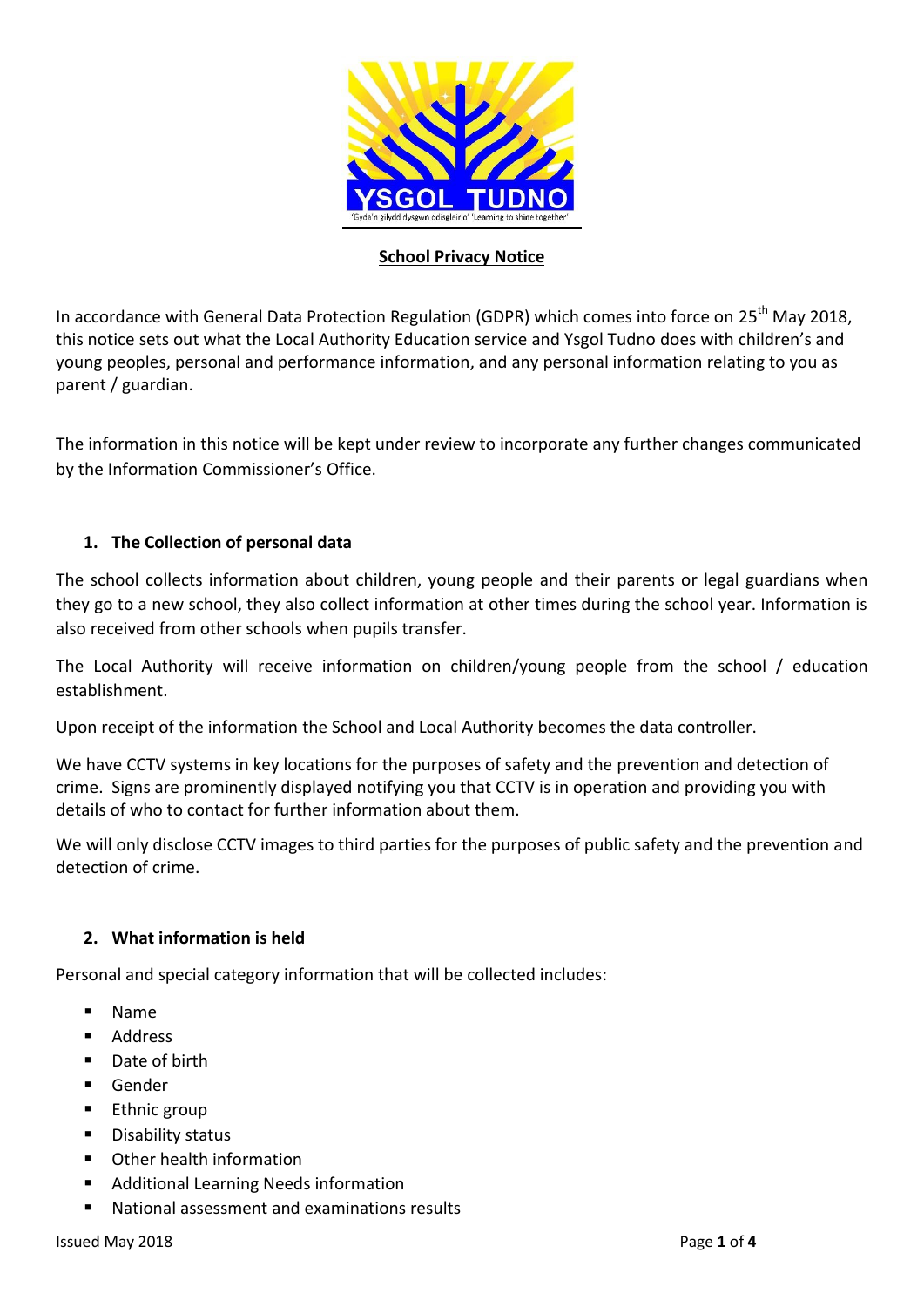- **Attendance**
- **Information in relation to your education at school**
- Fingerprint images and templates for Biometric Enabled Check-In

# **3. What is happening with your information?**

The information collected is used to safeguard children and young people and to ensure appropriate contact details are available to contact parents / guardians.

The school and Local Authority also uses the information it collects to do research. It uses the results of the research to make decisions on policy and the funding of schools, to calculate the performance of schools and help them to set targets.

The research also informs the education which is provided to children and young people for example:

- The provision of educational services to individuals;
- Monitoring and reporting on children / young people's educational progress;
- The provision of welfare, pastoral care, and health services; SEN and transport requirements; exclusions, attendance and nursery data
- The giving of support and guidance to children, young people, their parents and legal guardians;
- The organisation of educational events and trips;
- **Planning and management of the school.**
- Recording of monetary payments to and from pupils/students and parents/guardians.

We may use your use your information for automated decision making, including profiling. This is where we may make a decision automatically about you without human intervention.

## **4. Who is your information shared with?**

Information is sent to Welsh Government on children and young people directly from schools and the Local Authority normally as part of statutory data collection which consists of the following:

- Post-16 data collection
- **Pupil Level Annual School Census (PLASC)**
- Educated other than at school (EOTAS) pupil level collection
- National data collection (NDC)
- **Attendance collection**
- Welsh National Tests (WNT) data collection

Information held by the School and Local Authority on children and young people and their parents or legal guardians may be shared with other organisations when the law allows, for example with;

- **•** Other education and training bodies, including schools, when pupils are applying for courses, training, school transfer or seeking guidance on opportunities;
- Bodies doing research for the WG, LA and schools, so long as steps are taken to keep the information secure;
- Central and local government for the planning and provision of educational services;
- Social services and other health and welfare organisations where there is a need to share information to protect and support individual children and young people;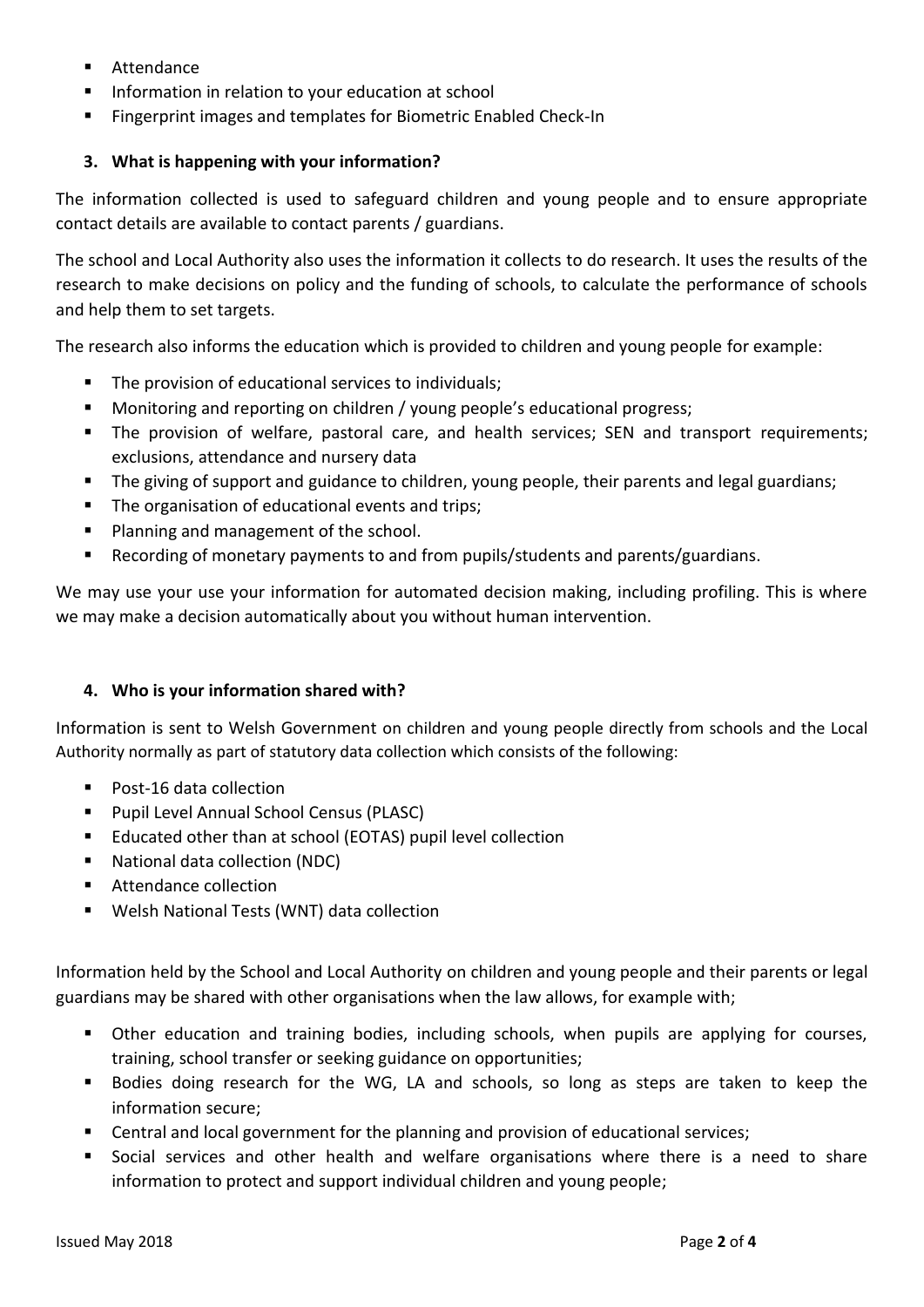Various regulatory bodies, such as ombudsmen, inspection authorities and Government fraud initiatives, where the law requires that information be passed on so that they can do their work.

### **5. How long will we keep this information?**

The school and Local Authority will retain and destroy the information in line with their retention schedules, these can be obtained from the contact details below.

#### **6. Your rights under GDPR**

You have the right to:

- Have access to the personal information that the school and Local Authority are processing about you;
- **Require the schools or Local Authority to rectify inaccuracies in that information;**
- The right (in some circumstances) to object to processing on grounds relating to your particular situation
- **The right to restrict processing (in some circumstances)**
- **•** Lodge a complaint with the information commissioner who is the independent regulator for data protection

For further information about the information which the school and Local Authority holds and its use, or if you wish to exercise your rights under the GDPR, please see contact details below:

**Ysgol Tudno Trinity Avenue Llandudno Conwy LL30 2SJ. 01492 875252** Local Authority contact Andrew Nixon - Senior Business and MIS officer 01492 575587

[MIS@conwy.gov.uk](mailto:MIS@conwy.gov.uk)